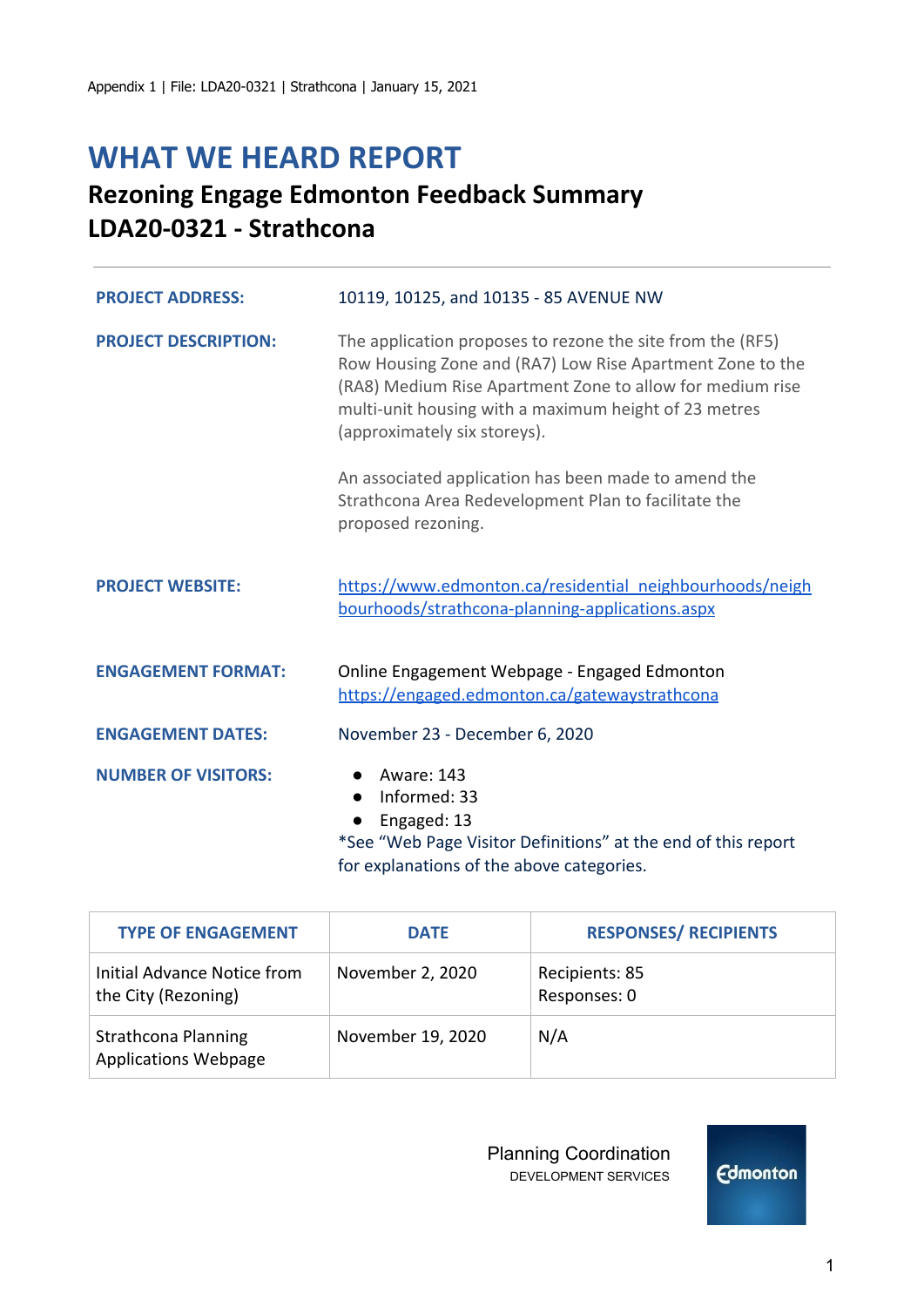Appendix 1 | File: LDA20-0321 | Strathcona | January 15, 2021

| Sign Posted on Site                                                          | November 12, 2020                       | N/A                                                                                                |
|------------------------------------------------------------------------------|-----------------------------------------|----------------------------------------------------------------------------------------------------|
| <b>Public Engagement Notice</b><br>from the City (Online Engage<br>Edmonton) | November 18, 2020                       | Recipients: 85                                                                                     |
| Public Engagement, City<br>Hosted Event (online format)                      | November 23, 2020 -<br>December 7, 2020 | Responses in support: 4<br>Responses with concerns: 6<br>Responses in mixed/neutral position:<br>3 |

## **ABOUT THIS REPORT**

Information in this report includes responses to the advanced notices and feedback gathered through the Engaged Edmonton platform between November 23, 2020 - December 7, 2020. This report will be shared with those who emailed the file planner, and/or provided an email address on the Engaged Edmonton website, as well as with the applicant and the Ward Councillor.

Input from Edmontonians will be used to inform conversations with the applicant about potential revisions to the proposal to address concerns or opportunities raised. Feedback will also be summarized in the report to City Council if/when the proposed rezoning advances to a future City Council Public Hearing for a decision.

#### **ENGAGEMENT FORMAT**

The engagement session was an online format where attendees were able to view a website with project, planning process, and contact information. Participants were encouraged to ask questions of City Staff and the applicant in an online "Share Your Thoughts" & "Ask Your Questions" - format.

The comments are summarized by the main themes below with the number of times a similar comment was made by participants recorded in brackets following that comment. The questions asked and their answers are also included in this report.

#### **WHAT WE HEARD**

Support: 4 Opposed: 6 Mixed/Neutral: 3

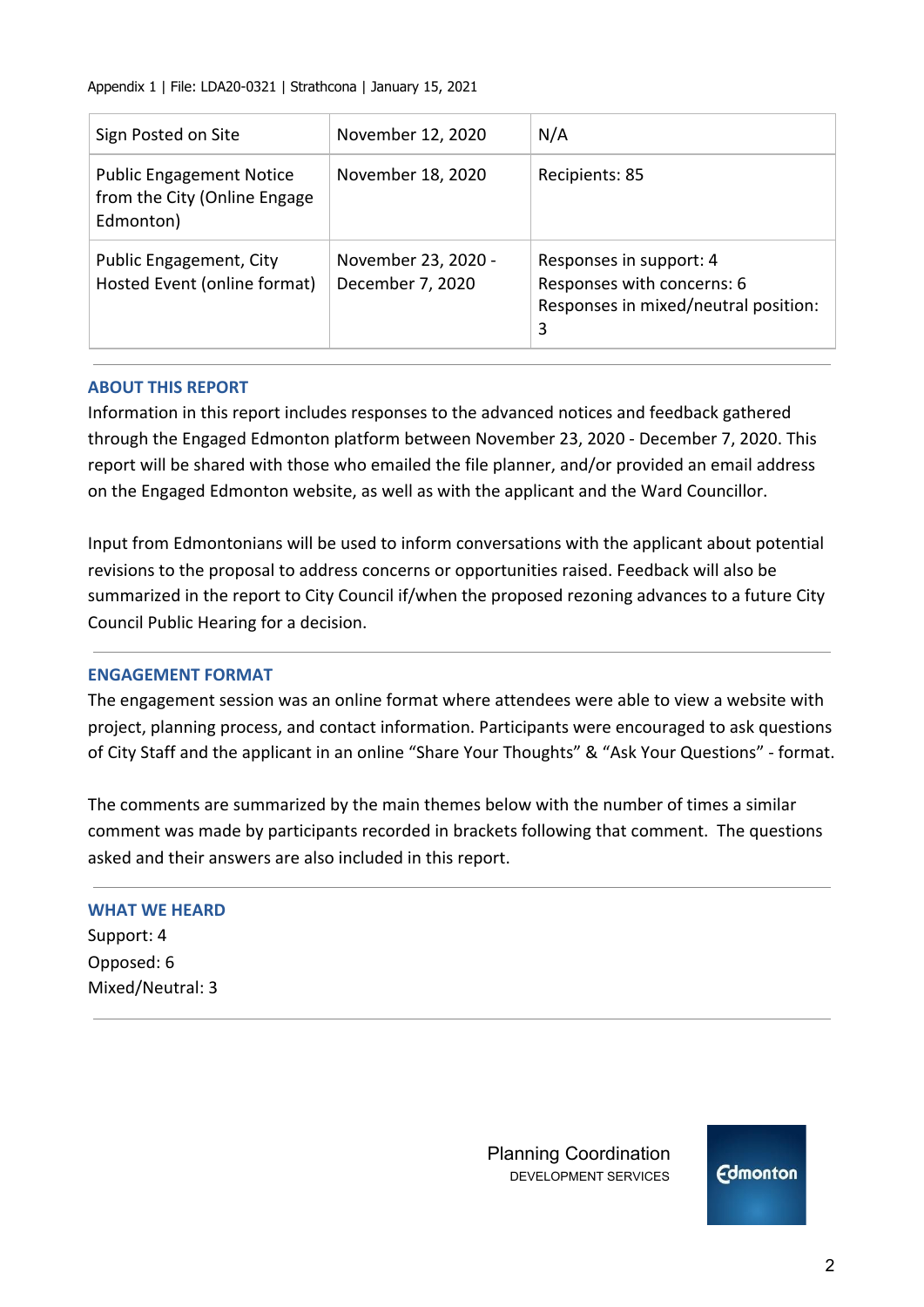#### **COMMENTS**

#### **Site/building Design**

- Buildings south of Whyte Avenue should be three storeys or less
- Building height will not fit the surrounding context (X6)
- The RF5 portion should be rezoned to RA7 to better fit the surrounding area
- Would be more appropriate on a main thoroughfare like 99 street (X2)
- No effort to transition the scale of massing as it approaches the more fine-grained areas to the east
- Tall buildings create shadows (on Whyte Avenue or the park) (X5)
- Would like to see a comparative shadow study to clearly see the difference in shadowing between the proposed 6 storey massing and a 4 storey massing
- Medium rise building is not excessively tall/is not a major change from four storeys (X2)
- The proposed six storey building is more appropriate than a tower
- Will be an improvement over the aging apartments in the neighbourhood that don't interact well with the street
- Support ground level units that relate to the street
- Building design lacks articulation and will be imposing from street level
- Concerned about overall aesthetics of the building

## **Parking, Traffic and Vehicular Access**

- Should be as little parking as possible
- Vehicular access should be from the alley
- Support inclusion of underground parking
- Would like to see traffic impact assessment of adding this much density adjacent to the schools, and impact on street parking
- Area is congested in mornings and afternoons; addition of this many units will cause issues

#### **Use:**

- Row housing would be more appropriate than apartments (X2)
- Support higher density housing interior to Strathcona near amenities like schools (x2)
- Would like to see commercial development within the building
- Will be a nice place for families to live/support inclusion of family-oriented units (X4)
- Unlikely to have enough bedrooms to attract families
- Will not contribute to housing diversity because there are already many apartments and few single houses and duplexes remain west of 99 street

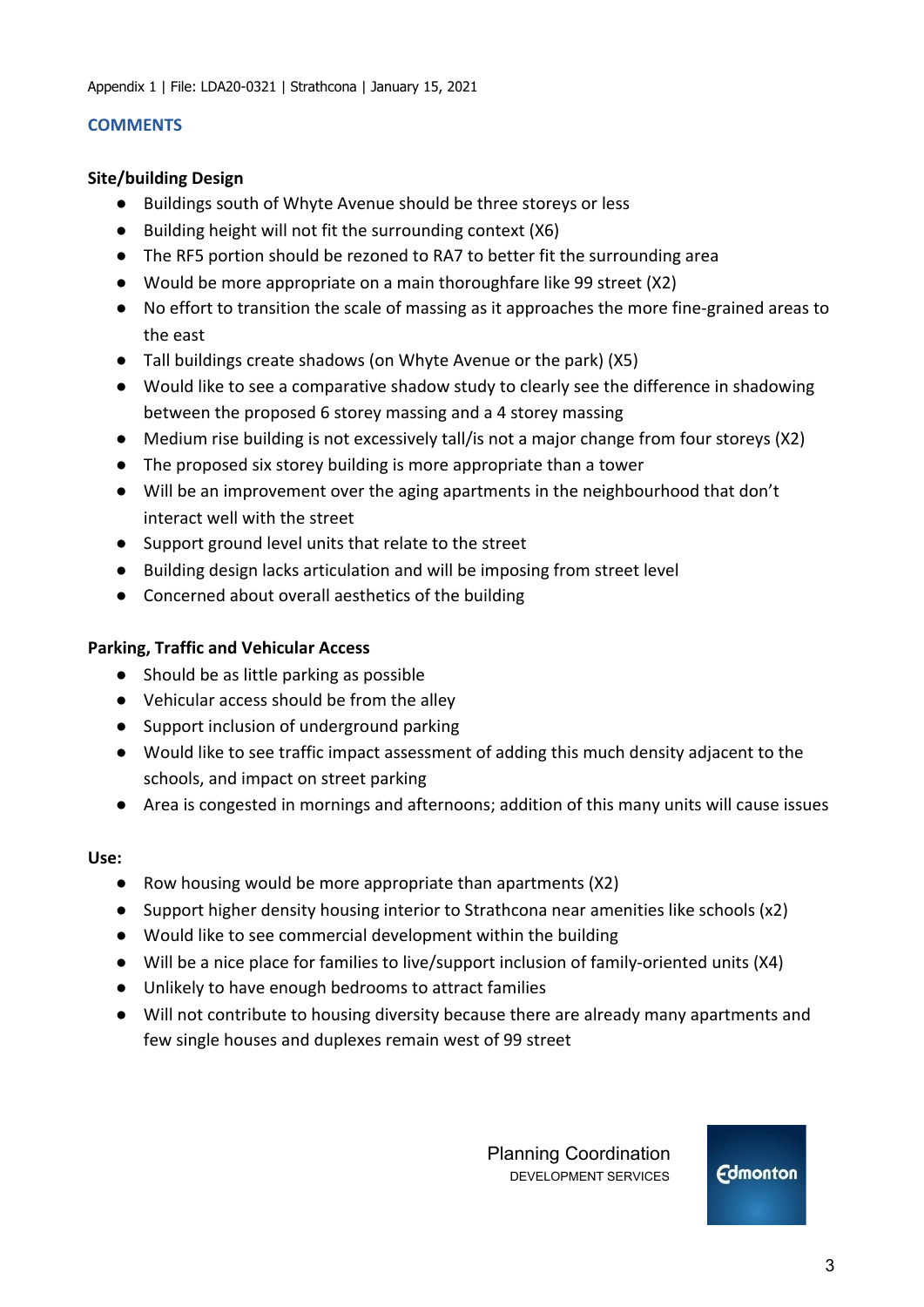Appendix 1 | File: LDA20-0321 | Strathcona | January 15, 2021

● Loss of senior's housing hurts Strathcona's inclusivity, diversity of demographics, and prospects for residents to "age in place"; can a subset of units be prioritized for seniors, or subsidized units?

## **Location:**

- Location has good street connections
- Will make the area safer by activating the are and putting eyes on the street

## **Housing Cost:**

● Row housing units unlikely to be affordable

## **Construction:**

- As much material as possible should be reclaimed from the demolished buildings
- Would like to see this built as a net zero or near-net zero building

## **Process, Notification, Transparency:**

- Concerned about Strathcona ARP not being followed
- Community should put a restrictive covenant in place like Glenora
- Public engagement is a sham

## **Rezoning/Statutory Plan Information**

Zoning regulates what types of buildings are allowed on a site (eg. residential or commercial) and the basic size and shape of those buildings. It does not regulate building materials, architectural style, who can live or work in the buildings, or whether the property is rented or owned. The City's Development Services Branch reviews the rezoning application based on:

- Approved policies, plans and guidelines;
- Planning analysis (how the proposed zone fits into the neighbourhood);
- Technical information (traffic impacts, water and sewer capacity, etc.); and
- Public input (feedback from the public will be summarized in the final report to Council).

## **Web Page Visitor Definitions**

#### Aware

An aware visitor, or a visitor that we consider to be 'aware', has made one single visit to the page, but not clicked any further than the main page.